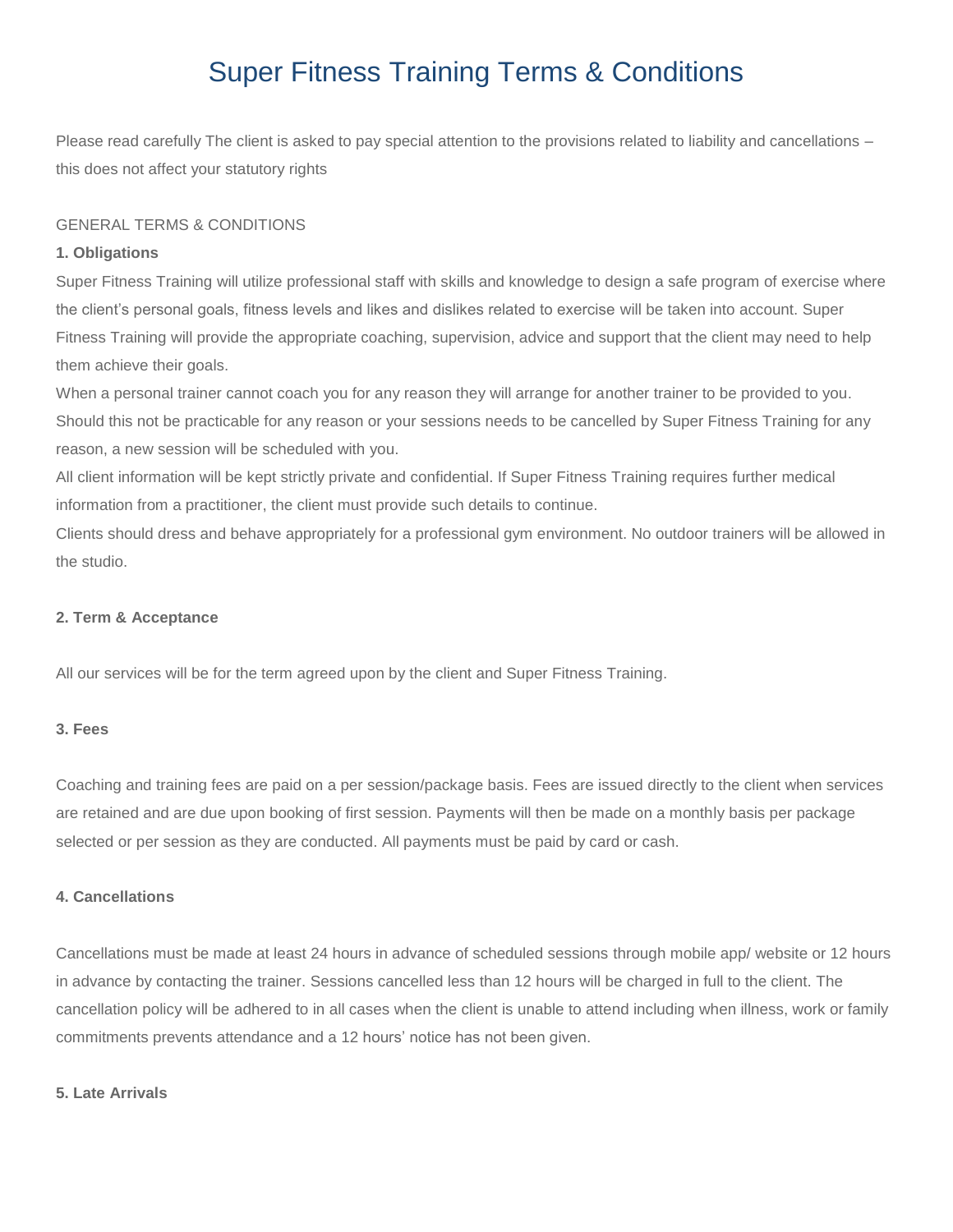Sessions shall be approximately 30-60 minutes in length (depending on package and service) and shall start at the scheduled time. Sessions will not be extended due to the lateness of a Client due to interruptions caused by the client. Any Client who has not arrived within 10-20 minutes after the scheduled time shall be deemed to have cancelled and will be charged for that entire session.

## **6. Transferability**

The agreement shall be binding only between Super Fitness Training and you the Client. Client may not sell, assign or transfer their rights any purchased services to any other party without the personal trainer's prior written permission.

## **7. Expiration of Sessions**

Super Fitness Training understands there is a need for a degree of flexibility and roll-over to allow clients to complete purchased sessions but this must be limited to within the contracted term due to space and client capacity restrictions. All paid-up sessions must be completed within the committed program duration. In the event that a medical problem or other major issue that prevents completion of the contracted sessions within this time period, Super Fitness Training may, at their discretion, allow a suspension of contract. This is chargeable with a place-retainer fee of \$10 per month for up to a maximum of six months. In all other circumstances the Client will forfeit unused sessions.

## **8. Refunds**

Should a refund be required to be given to the client by Super Fitness Training or the independent Personal Trainer our policy is a 14-day period for return of funds or part funds should some sessions already have been used by the client.

# **9. Liabilities**

The client must complete a Consultation or Assessment before commencing any exercise program and confirm that he/she is in good physical condition, that he/she is capable of engaging in active or passive exercise and that such exercise would not be detrimental to his/her health safety or physical comfort. Super Fitness Training cannot be held liable in any way for undeclared or unknown medical conditions

This Liability section applies only to the extent permitted by law. Super Fitness Training excludes all liability for death, injury or damage caused by the client carrying out exercises incorrectly, contrary to the instructions or advice of the health professional or carried out without the supervision of a Super Fitness Training personal trainer. You as the client agrees to fully release Super Fitness Training (As well as any of its owners, employees or independent contractors) from any and all liability, claims and / or litigation actions that buyer may have for injuries, disability, or death or other damages of any kind including but not limited to punitive damages arising out of participation in Super Fitness Training activities including but not limited to the personal training programs and the physical activities even if caused by the negligence, international acts or omissions and / or any other type of fault of its owners, employees or other authorized agents including independent contractors. For the avoidance of doubt, Super Fitness Training does not exclude or limit any liability for (a) personal injury (including sickness and death) where such injury results from negligence or willful default by Super Fitness Training (As well as any of its owners, employees or independent contractors). Super Fitness Training will do it's best to correct errors and omissions as quickly as practicable after being notified of them but does not accept for any errors and omissions and reserve the right to change information, specifications and descriptions of listed packages and services.